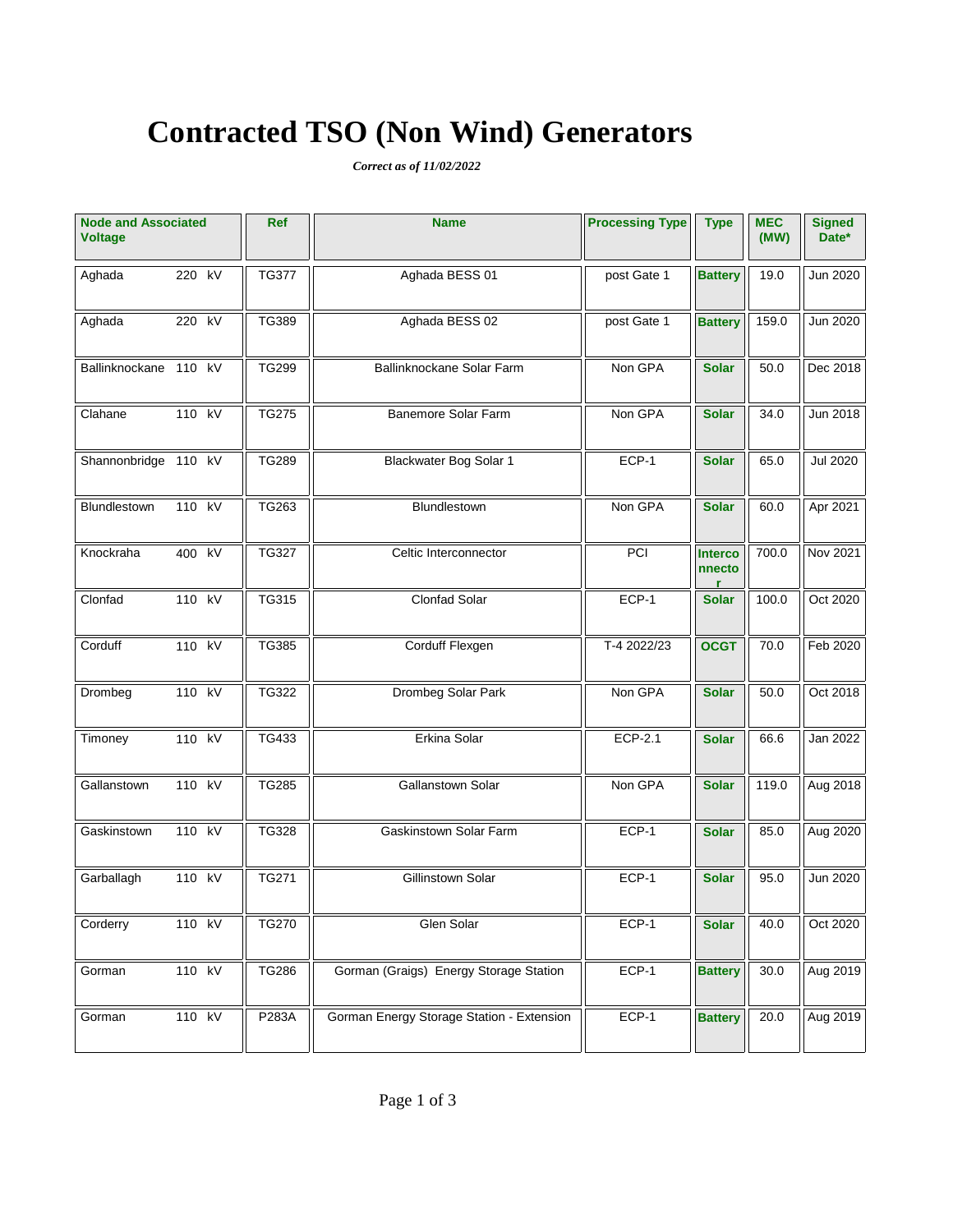# **Contracted TSO (Non Wind) Generators**

*Correct as of 11/02/2022*

| <b>Node and Associated</b><br><b>Voltage</b> |        |    | Ref           | <b>Name</b>                          | <b>Processing Type</b> | <b>Type</b>              | <b>MEC</b><br>(MW) | <b>Signed</b><br>Date* |
|----------------------------------------------|--------|----|---------------|--------------------------------------|------------------------|--------------------------|--------------------|------------------------|
| Great Island                                 | 220 kV |    | <b>TG288</b>  | Greenlink Interconnector             | PCI                    | <b>Interco</b><br>nnecto | 504.0              | Nov 2019               |
| Harristown                                   | 110 kV |    | <b>TG307</b>  | Harristown Solar PV                  | Non GPA                | <b>Solar</b>             | 42.3               | Aug 2018               |
| Kilpaddoge                                   | 220 kV |    | TG166         | Kelwin Power Plant - Phase 2         | Gate 3                 | <b>Battery</b>           | 6.6                | Jan 2019               |
| Kilpaddoge                                   | 110 kV |    | <b>TG166b</b> | Kelwin Power Plant- Phase 2          | Gate 3                 | <b>Diesel</b>            | 20.0               | Dec 2020               |
| Lisdrum                                      | 110 kV |    | TG320         | Lisdrumdoagh Energy Storage Facility | ECP-1                  | <b>Hybrid</b>            | 60.0               | Sep 2019               |
| Coolnabacky                                  | 110 kV |    | <b>TG282</b>  | Loughteague Solar Farm               | Non GPA                | <b>Solar</b>             | 55.0               | Sep 2018               |
| Lysaghtstown                                 | 110 kV |    | TG418         | Lysaghtstown Solar Park              | ECP-2.1                | <b>Solar</b>             | 87.0               | Dec 2021               |
| Midleton                                     | 110 kV |    | <b>TG284</b>  | Monatooreen Solar                    | Non GPA                | <b>Solar</b>             | 25.7               | Aug 2018               |
| North Wall                                   | 220 kV |    | P78           | North Wall 5                         | T-4 2022/23            | <b>OCGT</b>              | 120.0              | May 2020               |
| Poolbeg                                      | 220 kV |    | TG382         | Poolbeg BESS                         | T-4 2022/23            | <b>Battery</b>           | 75.0               | Sep 2019               |
| Kilteel                                      | 110 kV |    | TG336         | Porterstown Battery Storage Facility | ECP-1                  | <b>Battery</b>           | 30.0               | Oct 2019               |
| Rathnaskilloge                               | 110 kV |    | <b>TG295</b>  | Rathnaskilloge                       | ECP-1                  | <b>Solar</b>             | 95.0               | Aug 2020               |
| Rosspile                                     | 110 kV |    | <b>TG272</b>  | Rosspile Solar Farm                  | Non GPA                | <b>Solar</b>             | 95.0               | May 2018               |
| Shannonbridge 220                            |        | kV | TG334         | Shannonbridge B ESS                  | Gate 3                 | <b>Battery</b>           | 63.2               | Sep 2018               |
| Shantallow                                   | 110 kV |    | <b>TG280</b>  | Shantallow Solar                     | Non GPA                | <b>Solar</b>             | 35.0               | Nov 2018               |
| Irishtown                                    | 110 kV |    | TG380         | South Wall BESS                      | T-4 2022/23            | <b>Battery</b>           | 30.0               | <b>Jul 2020</b>        |
| Timahoe North                                | 110 kV |    | P275          | <b>Timahoe North</b>                 | Non GPA                | <b>Solar</b>             | 70.0               | May 2018               |